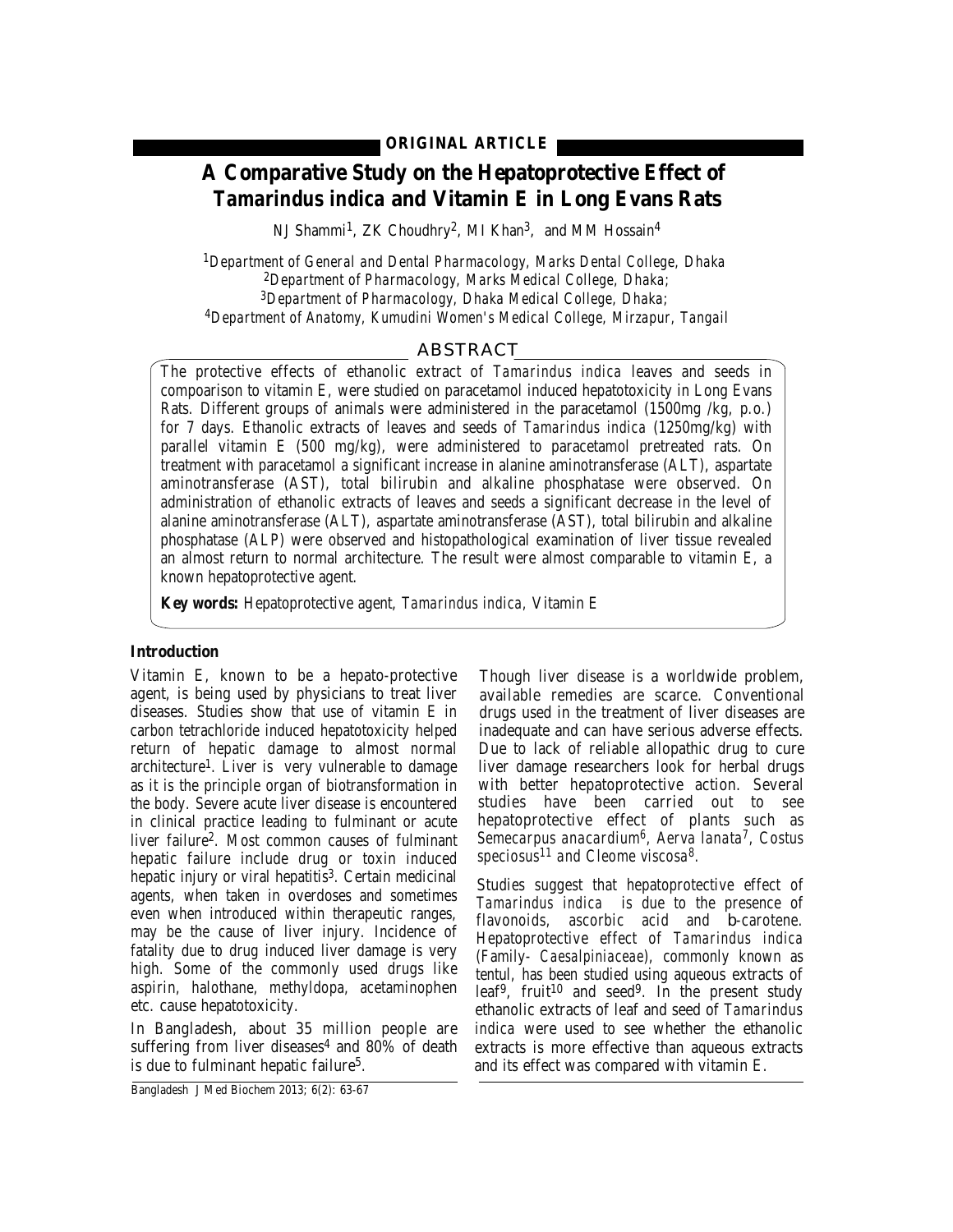#### **Materials and Methods**

#### *Plant Materials*

Leaves and seeds of *Tamarindus indica* were procured from Sirajganj and identified by plant taxonomy Unit of Bangladesh National Herbarium with accession no. DACB-35524, which was deposited to the Herbarium.

### *Preparation of Plant extracts*

Leaves and seeds were shade dried and powdered by electric blender and grinder machine. The powders were soaked separately in 95% ethanol. The extract so obtained was concentrated in vacuum rotatory evaporator at 40-500c until a paste was formed. Extract paste was freeze dried.

## *Drugs and Chemicals*

Paracetamol powder was obtained from Kumudini Pharmaceuticals Ltd, Bangladesh. Propylene glycol was used as solvent for paracetamol powder. Vitamin E solution was collected from Drug international Ltd, Bangladesh.

### *Animals*

A total of 30 male Long Evans rats (150-180 gm) were used for this study. The animals were kept in well ventilated room in the animal house of Dhaka Medical College. A 12 hr light/12 hr dark cycle was maintained. They were given standard food pellets and allowed drinking water *ad libitum*. Ethical clearance for the use of animals was obtained from the Committee constituted for the purpose.

# **Methodology**

A total of thirty rats were taken and divided into five groups. Each group having six rats  $(n=6)$ . Control group received normal diet ad libitum. Only paracetamol group received paracetamol (1500 mg/kg) for 7 days and three groups received paracetamol (1500 mg/kg) for first 7 days followed by ethanolic extract of leaf (1250 mg/kg) and seed (1250 mg/kg) of *Tamarindus indica* and vitamin E  $(500 \text{ mg/kg})$  for next 5 days.

64 Bangladesh J Med Biochem; 6(2) NJ Shammi, ZK Choudhry, MI Khan, MM Hossain

After 24 hours of last treatment, all rats were anesthetized with light chloroform and blood was collected by cardiac puncture and serum was separated for estimations of serum alanine aminotransferase (ALT), serum aspartate aminotransferase (AST), serum alkaline phosphatase (ALP) and serum bilirubin. Liver was taken for histopathological examination.

# *Histopathological Study*

Liver tissue was taken and fixed in 10% formalin and sections of liver tissue were embedded in paraffin and made blocks. Serial sections of blocks 3µ-5µ thickness were made and stained with haematoxylin and eosin and examined under microscope.

## *Statistical Analysis*

The values were expressed as mean*±*SD. The statistical analysis was carried out by unpaired student's 't' test and  $p < 0.05$  was considered as significant.

# **Results**

In rats pretreated with paracetamol, serum bilirubin, ALT, AST and ALP increased significantly as compared to control group (Table I). Significant decrease in serum bilirubin, ALT, AST and ALP was observed following administration of ethanolic extract of leaf and seed of *Tamarindus indica* and vitamin E (Table I). The rate of decline in serum enzyme level following administration of ethanolic extract of leaf and seed of *T. indica* was same as that of vitamin E. Histopathological examination of liver tissue in Paracetamol administered rats showed massive liver tissue necrosis with loss of cellular architecture and infiltration of neutrophil, macrophage and lymphocyte (Fig: 2). An almost return to normal architecture of hepatic tissue was observed in rats that received ethanolic extract of leaf and seed of *Tamarindus indica* (Fig: 3 & 4). Similar texture and cell arrangement were observed in the liver section of rats treated with vitamin E (Fig: 5).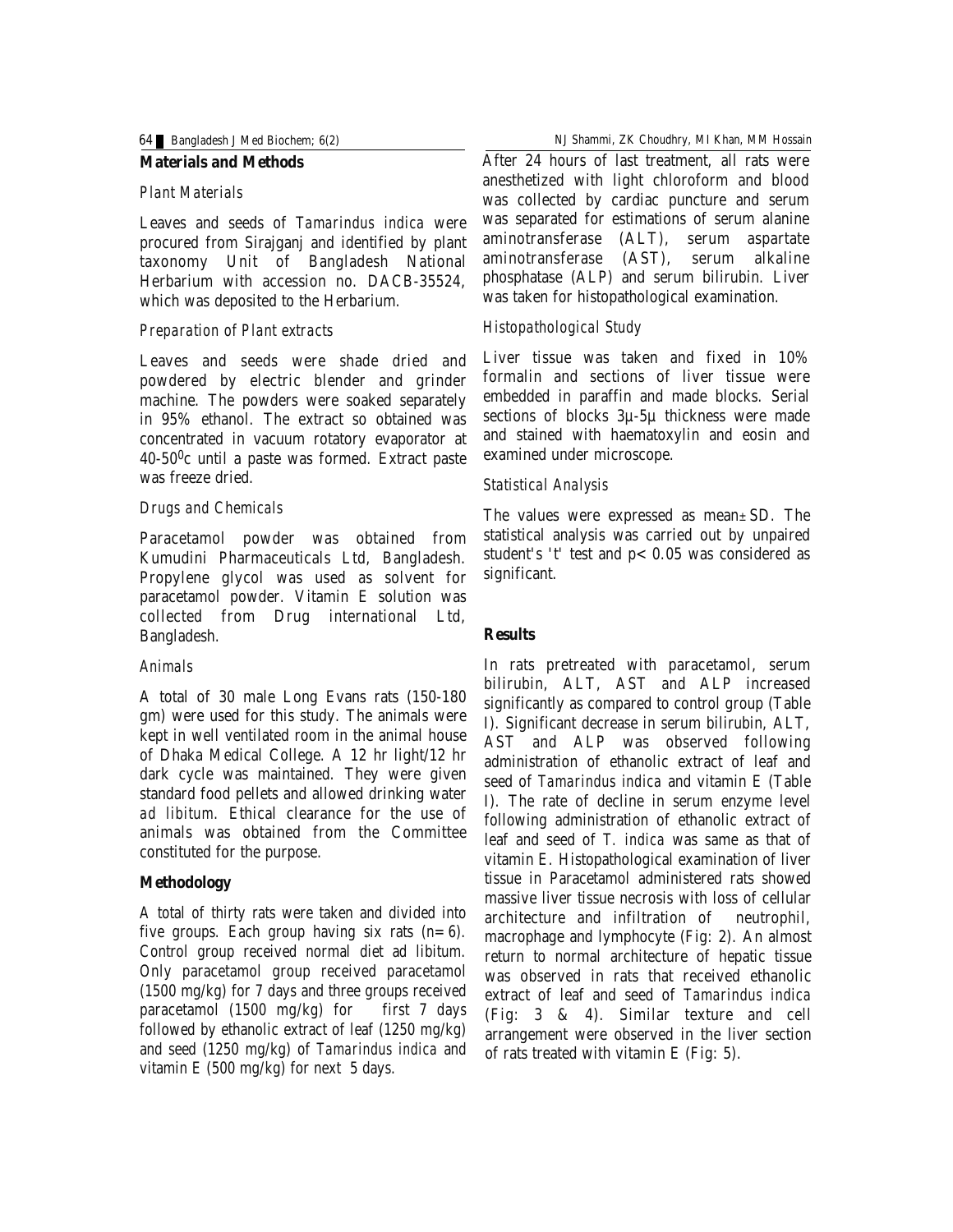Hepatoprotective Effects of T indica and Vit E 65

**Table I:** Serum bilirubin, ALT, AST and ALP level in Paracetamol pretreated (7 days) rats that received ethanolic extract of leaf and seed of *Tamarindus Indica* and vitamin E.

| Groups                 | Serum                    | Serum          | Serum          | Serum        |
|------------------------|--------------------------|----------------|----------------|--------------|
|                        | bilirubin                | ALT (U/L)      | AST (U/L)      | ALP (U/L)    |
| Control                | $0.45 + 0.13$<br>(mg/dl) | $41.33 + 4.45$ | $36.33 + 3.44$ | 90.00±12.59  |
| Only Paracetamol       | $**$                     | $***$          | 166.00+19.67   |              |
| (1500mg/kg)            | $1.06 + 0.48$            | 193.00+12.87   |                | 428.00+33.66 |
| Leaf extract T. indica | $0.65 + 0.17$ *          | ***            | ***            | ***          |
| (1250mg/kg)            |                          | $61.33 + 2.50$ | $50.33 + 1.63$ | 174.00+22.45 |
| Seed extract T.indica  | $0.57 + 0.20$            | ***            | ***            | ***          |
| (1250mg/kg)            |                          | $60.17 + 4.54$ | $53.00 + 5.59$ | 178.00+27.80 |
| Vitamin-F              | ÷                        | ***            | ***            | ***          |
| (500mg/kg)             | $0.52 + 0.18$            | $55.33 + 4.08$ | $47.67 + 6.06$ | 142.00+17.66 |

*n = 6. All the drugs were administered orally through Ryles tube. Data expressed as mean ±SD. \*\*\*P<0.001.*



**Fig-1 :** Photomicrographs 40X showing the normal hepatic architecture in control group.



Fig-2 : Photomicrographs 40X showing Paracetamol induced hepatic necrosis and small number of inflammatory cells.



**Fig-3:** Photomicrographs 40X showing normal hepatic architecture following administration of leaf extract of *Tamarindus indica* in Paracetamol induced hepatotoxicity



**Fig-4:** Photomicrographs 40X showing normal hepatic architecture following administration of seed extract of *Tamarindus indica* in Paracetamol induced hepatotoxicity.



**Fig--5:** Photomicrographs (Magnification at 10X and 40X objectives) showing normal hepatic architecture following administration of Vitamin E in Paracetamol induced hepatotoxicity.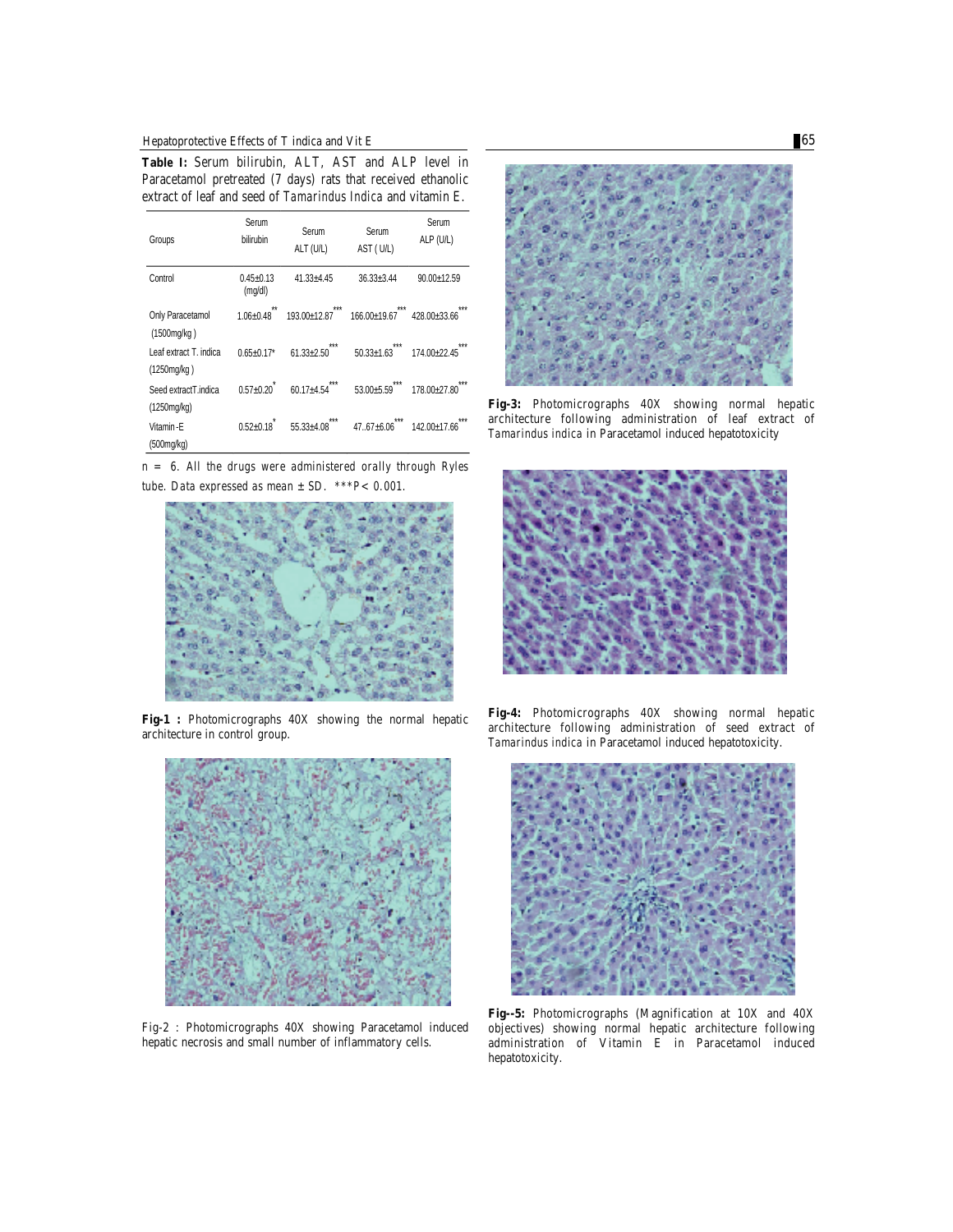#### **Discussion**

Significant increase in serum bilirubin, ALT, AST and ALP following administration of paracetamol is an indicator of hepatotoxicity. Assessment of liver damage can be assessed by estimation of serum ALT, AST and ALP9. Necrosis results in the release of these enzymes into circulation, therefore, it can be measured in serum. High levels of AST indicate liver damage, ALT catalyses the conversion of alanine to pyruvate and glutamate and is released in similar manners, therefore, ALT is more specific to liver and is thus a better parameter for detecting liver damage<sup>12</sup>.

The results in the present study showed a significant damage to liver tissue following administration of paracetamol, confirmed by histopathological examination of liver tissue that showed massive necrosis and infiltration of macrophages and lymphocytes.

Paracetamol causes acute liver damage<sup>15</sup> due to depletion of glutathione and formation of highly reactive metabolite N-acetyl Parabenzoquinoneimine (NAPQI)14. NAPQI arylates essential nucleophilic macromolecules within hepatocytes, forming stable acetaminophen-protein adducts which are responsible for Acetaminophen induced hepatotoxicity<sup>13</sup>. Elevated enzyme levels showed loss of functional integrity of hepatocytes16. Administration of ethanolic extracts of leaf and seed of *Tamarindus indica* decreased liver enzymes level and helped return of liver tissue to almost normal architecture on histopathological examination, which is same as that of vitamin E. Similar other studies have been carried out using aqueous extract of leaf9, seed<sup>9</sup> and fruit <sup>10</sup> extracts of *Tamarindus indica* and similar results were observed. From this study it can be assumed that both *Tamarindus indica* and vitamin E are hepatoprotective and their hepatoprotective effect is almost equal. Hepatoprotective effect of vitamin E is due to its antioxidant property. Hepatoprotective effect of *Tamarindus Indica* has been attributed to the presence of flavonoids, polyphenol, β-carotene

66 Bangladesh J Med Biochem; 6(2) NJ Shammi, ZK Choudhry, MI Khan, MM Hossain

and ascorbic acid<sup>18</sup>. A number of scientific reports indicate that flavonoids, β-carotene, ascorbic acid have protective effect on liver due to their antioxidant properties $17$ .

It seems that *Tamarindus indica,* a very commonly used food, can be applied for treatment of drugs or chemical induced hepatotoxicity. Use of natural products cause less adverse effect compared to synthetic analogues. *Tamarindus indica* is easily available, cheap and its fruit is consumed as a popular food. Considering its availability and cheapness and its comparable effectiveness to vitamin E, it might be considered as a hepatoprotective agent and applied in the treatment of drug related hepatotoxicity. Before clinical application further studies on its beneficial hepatoprotective effect showed be carried out.

#### **References**

- 1. Sadeque MJ, Begum JA , Umar BU, Ferdous AH, Sultana S, Uddin MK . Comparative Efficacy of Dried fruits of Carica Papaya Linn. and Vitamin E on Preventing Hepatotoxicity in Rats. Faridpur Med Coll J 2012; 7: 29-32.
- 2. Finlayson NDC, Hayes NC and Simpson KJ. Diseases of the liver and biliary system. In: Haslett C, Chilvers ER, Hunter J, editors. Davidson's Principle and Practice of Medicine. 18th ed. Churchill Livingstone, Harcaurt Brace and Company 1999: 683-736.
- 3. Lidofsky SD. Liver transplantation for fulminant hepatic failure. Gastroenterol Clinic North Amer 1993; 22: 257-269.
- 4. Khan M . 35 million people suffer from liver disease in Bangladesh. The Financial Express, October 28, 2010.
- 5. Alam S, Azam G, Mustafa G, Azad AK, Gani S. Natural course of fulminant hepatic failure: the scenario in Bangladesh and the differences from the West Saudi. J Gastroenterol 2009; 15: 229-233.